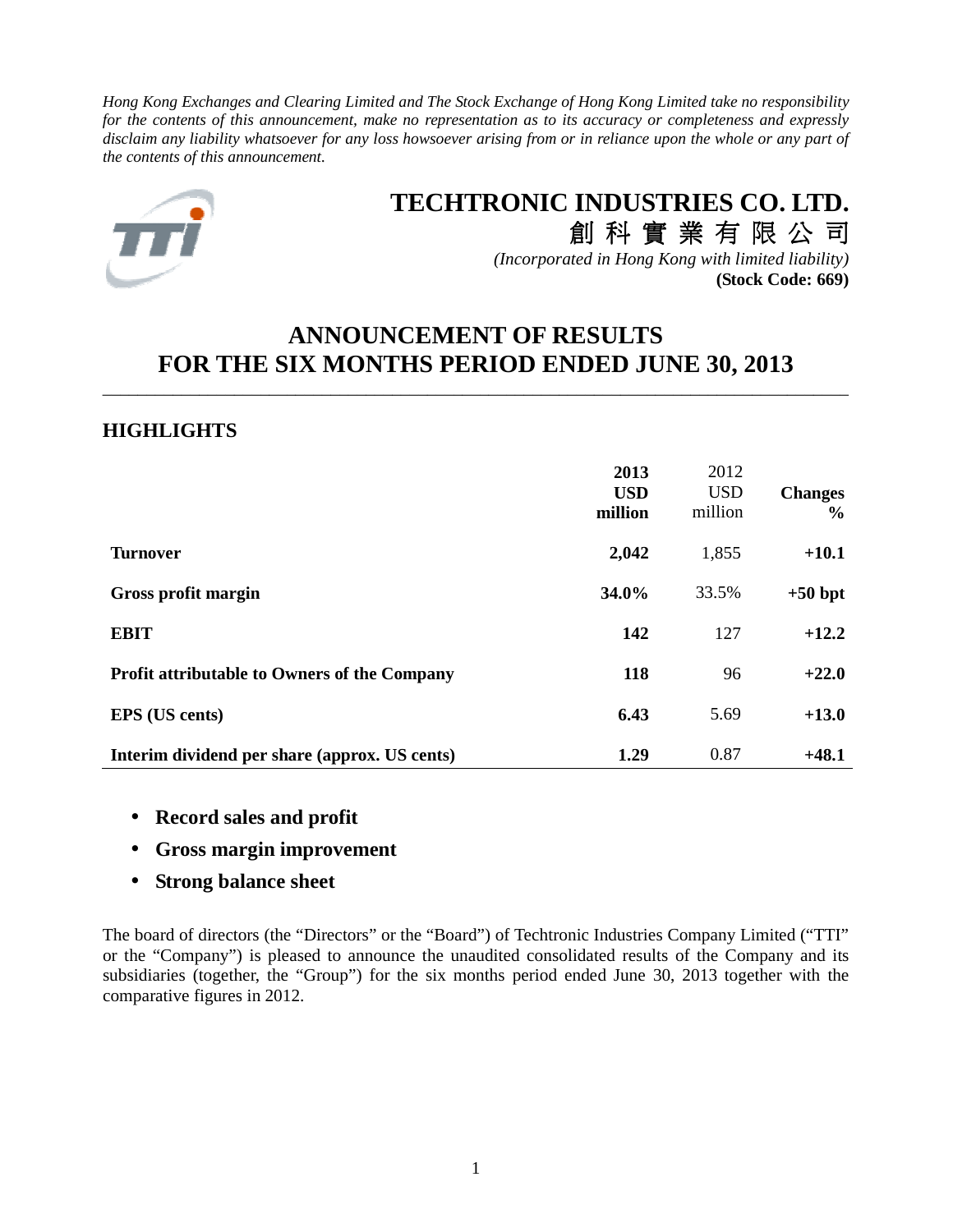## **INTERIM DIVIDEND**

The Directors have resolved to declare an interim dividend of HK10.00 cents (approximately US1.29 cents) (2012: HK6.75 cents (approximately US0.87 cent)) per share for the six months period ended June 30, 2013. The interim dividend will be paid to shareholders listed on the register of members of the Company on September 13, 2013. It is expected that the interim dividend will be paid on or about September 27, 2013.

## **MANAGEMENT'S DISCUSSION AND ANALYSIS**

TTI delivered record sales, profit and gross margin for the period. This exceptional performance was driven by a continuous flow of innovative new product introductions, category expansion, product mix and a relentless focus on operational efficiency.

## **Record Sales and Profit**

In the first half of 2013, the Group's net profit attributable to shareholders reached USD118 million, a 22.0% increase over the first half of 2012. Basic earnings per share was US6.43 cents, 13.0% higher than the same period last year. Group sales rose by 10.1% over the six months to USD2.0 billion. Strong sales growth in the Group's core businesses was achieved across all key regions including North America, Europe, Australia/New Zealand. We are particularly pleased with the Group's performance in Europe where we achieved high single-digit growth in a soft market.

Our balance sheet remains strong with solid improvements in gearing and working capital as a percentage of sales when compared to the same period in 2012.

## **Margin Improvements**

Gross margin increased for the sixth consecutive period, to 34.0%. The improvement in gross margin was driven by innovative new products, further investment in developing our lithium strategy, category expansion, product mix, and manufacturing and supply chain efficiencies.

We have continued to invest strategically in SG&A in new product development with expansion into leading-edge lithium technology and new categories. Additionally, we have invested aggressively in sales and marketing worldwide to drive growth in our key businesses. Investing in these strategic areas provides a platform to increase our market share and further improve the overall profitability of the Group.

## **Strong Balance Sheet**

Gearing continued to improve to 26.2% from 37.4% when compared with the same period last year. We again demonstrated disciplined working capital management with the first half working capital as a percent of sales improving from 18.9% to 18.4% for the period.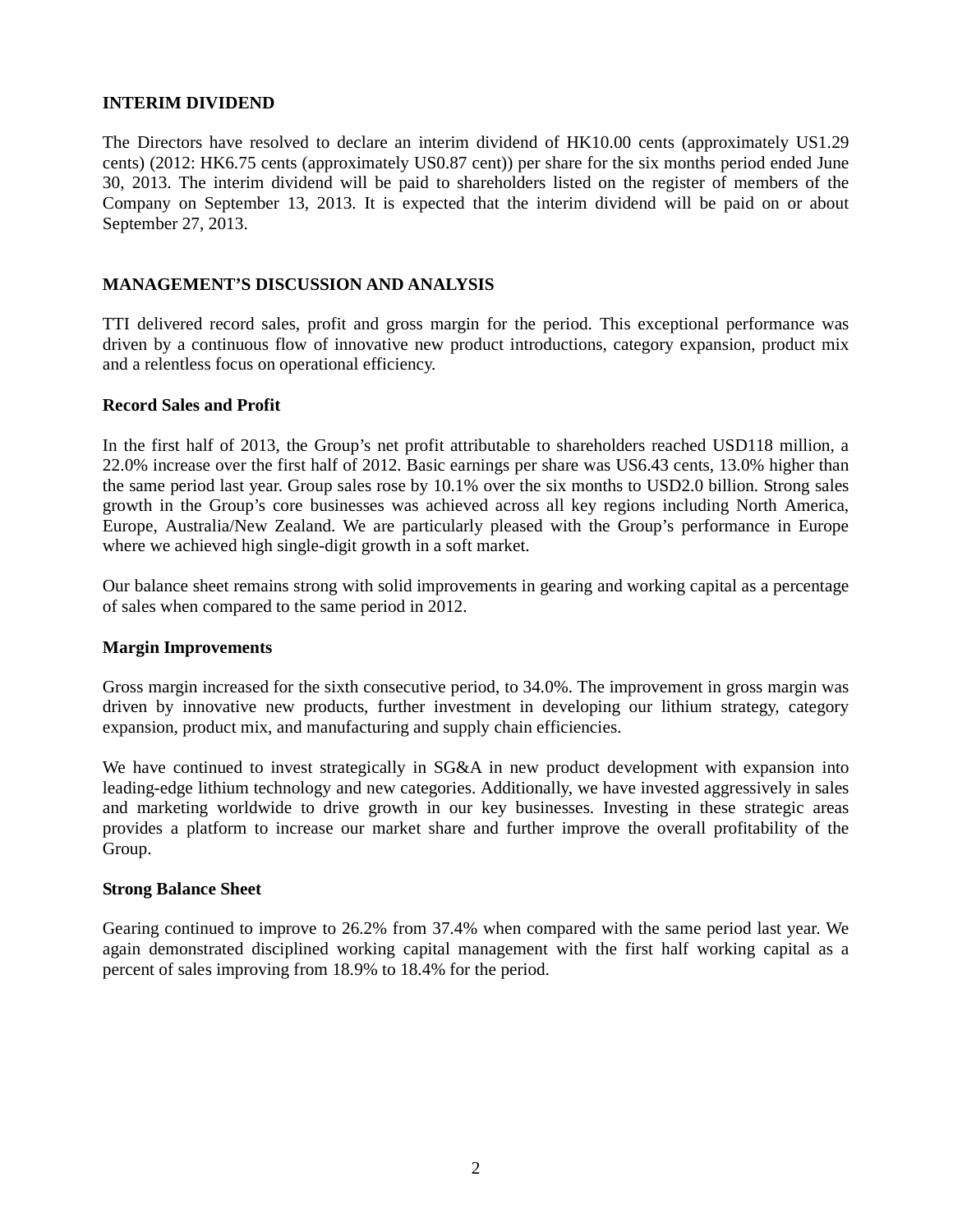## **BUSINESS REVIEW**

## **Power Equipment Business Review**

The Power Equipment business, comprised of power tools, hand tools, outdoor products and accessories, delivered USD1.5 billion in sales, 7.9% higher than the same period last year. The business accounted for 74.4% of overall Group sales.

## *Industrial*

MILWAUKEE® had a strong six months, once again achieving double-digit sales growth globally, driven by the introduction of innovative new products, execution of targeted field initiatives, and geographic expansion. The rapid global adoption of MILWAUKEE® FUEL® lithium technology was a key driver of growth in cordless power tools. We rolled out a series of M12<sup>®</sup> and M18<sup>®</sup> FUEL<sup>®</sup> cordless products that have sold beyond our expectations. We also achieved exceptional growth in MILWAUKEE® hand tools and accessories throughout the world. MILWAUKEE® continues to be the fastest growing brand of industrial power tools globally.

## *Consumer, Trade and Professional*

Our consumer RYOBI<sup>®</sup> brand had an excellent first half driven by new innovative lithium products. One of the highlights in the first-half was the successful launch of the RYOBI<sup>®</sup> 18-volt One+ System<sup>®</sup> AirStrike<sup>TM</sup> nailer and a new generation of LITHIUM+<sup>®</sup> batteries. The RYOBI<sup>®</sup> One+ System<sup>®</sup> TV campaign in the US proved to be highly successful in driving demand. RYOBI<sup>®</sup> continues to be the leading Do-It-Yourself brand of tools in the world today.

We saw excellent progress with our  $\text{AEG}^{\textcircled{e}}$  brand in the first half driven by a series of successful new lithium product introductions. We were particularly pleased with the outstanding growth  $\text{AEG}^{\circledast}$ delivered in the Australia/New Zealand market in the first half.

## *Outdoor Products and Accessories*

Despite challenging weather conditions in North America, we achieved outstanding growth in our outdoor products business, thanks to our highly successful roll out of new RYOBI® 18-volt One+ System® and  $40$ -volt lithium powered products. We were particularly pleased with the tremendous sales of the RYOBI<sup>®</sup> One+ System<sup>®</sup> Hybrid string trimmer which launched in the first half of the year.

## **Floor Care and Appliances**

Floor Care and Appliances achieved a 17.0% increase in sales during the first half of 2013 to USD0.5 billion. Our new generation of  $HOoverR^{\otimes}$  and  $VAX^{\otimes}$  floor care products are generating strong sales throughout the world. We have increased our investments in marketing to build the VA $\overline{X}^{\otimes}$  and HOOVER<sup>®</sup> brands. Additionally, we have made strategic investments in R&D to deliver an exciting new generation of high-performance floor care products that will be a key growth driver for the business. The business accounted for 25.6% of Group turnover against 24.1% for the same period last year.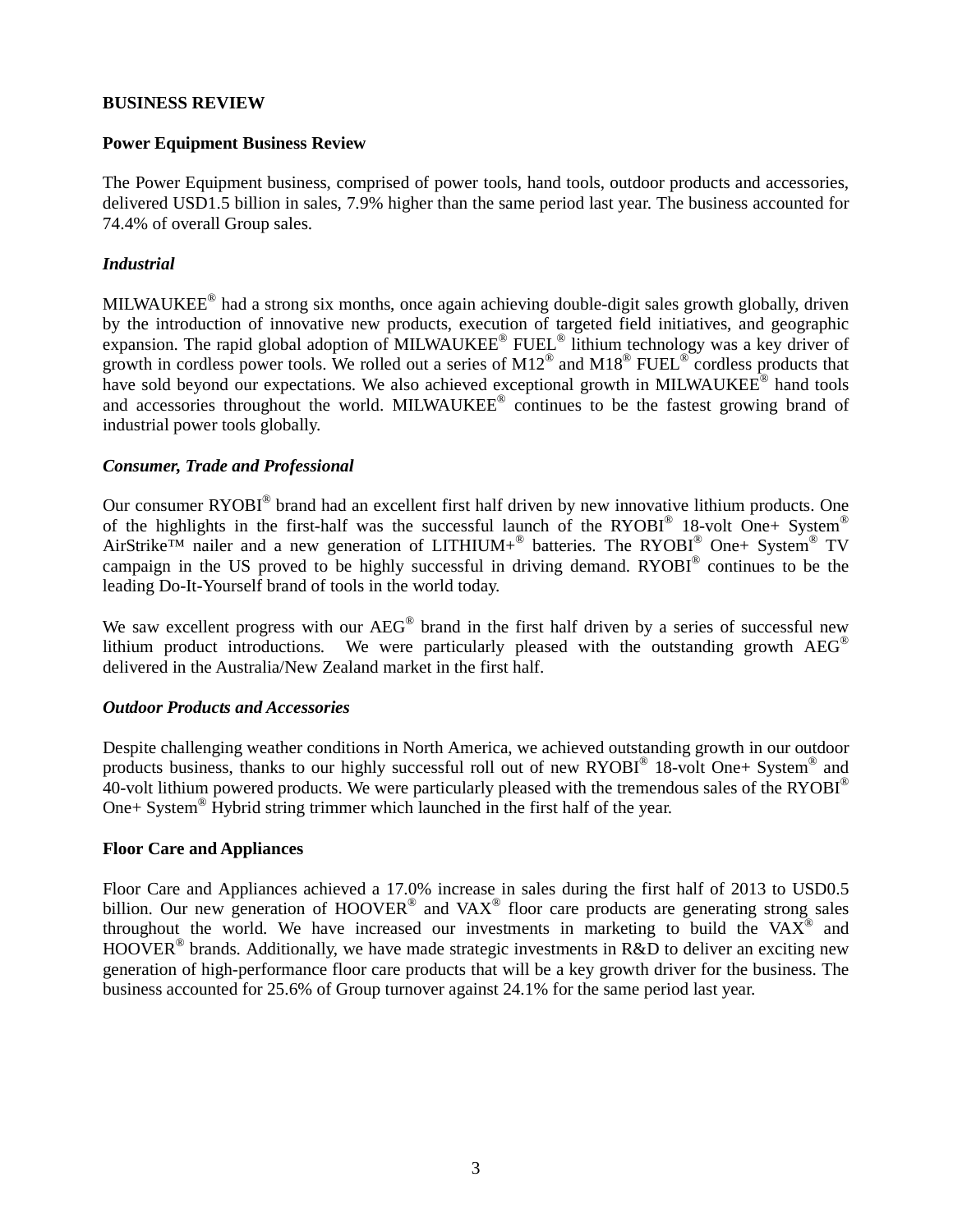## **FINANCIAL REVIEW**

## **Financial Results**

Turnover for the period under review amounted to USD2,042 million, 10.1% higher than the USD1,855 million reported for the same period last year. Profit attributable to Owners of the Company amounted to USD118 million as compared to USD96 million reported last year, an increase of 22.0%. Basic earnings per share was at US6.43 cents (2012: US5.69 cents).

EBITDA amounted to USD208 million, an increase of 10.7% as compared to the USD188 million reported in the same period last year.

EBIT amounted to USD142 million, an increase of 12.2% as compared to the USD127 million reported in the same period last year.

#### **Result Analysis**

#### *Gross Margin*

Gross margin improved to 34.0% as compared to 33.5% in the same period last year. The margin improvement was the result of new product introduction, category expansion, efficient production in the new PRC facilities, effective supply chain management and volume leverage on our economies of scale.

#### *Operating Expenses*

Total operating expenses for the period amounted to USD554 million as compared to USD498 million reported for the same period last year, representing 27.1% of turnover (2012: 26.8%).

Investment in product design and development amounted to USD48 million (2012: USD37 million), representing 2.4% of turnover (2012: 2.0%), reflecting our continuous strive for innovation. With our new innovation centre already in full operation, efficiency and cost effectiveness will be further improved and enhanced.

Net interest expenses for the period amounted to USD14 million as compared to USD22 million reported for the same period last year. Interest cover, expressed as a multiple of EBITDA to total interest was at 10.8 times (2012: 7.2 times).

Effective tax rate for the period was at 8.0% (2012: 7.6%). The Group will continue to leverage its global operations to further improve overall tax efficiencies.

## **Liquidity and Financial Resources**

#### *Shareholders' Funds*

Total shareholders' funds amounted to USD1.6 billion, as compared to USD1.5 billion at December 31, 2012, an increase of 5.6%. Book value per share was USD0.89 as compared to USD0.85 at December 31, 2012, an increase of 4.7%.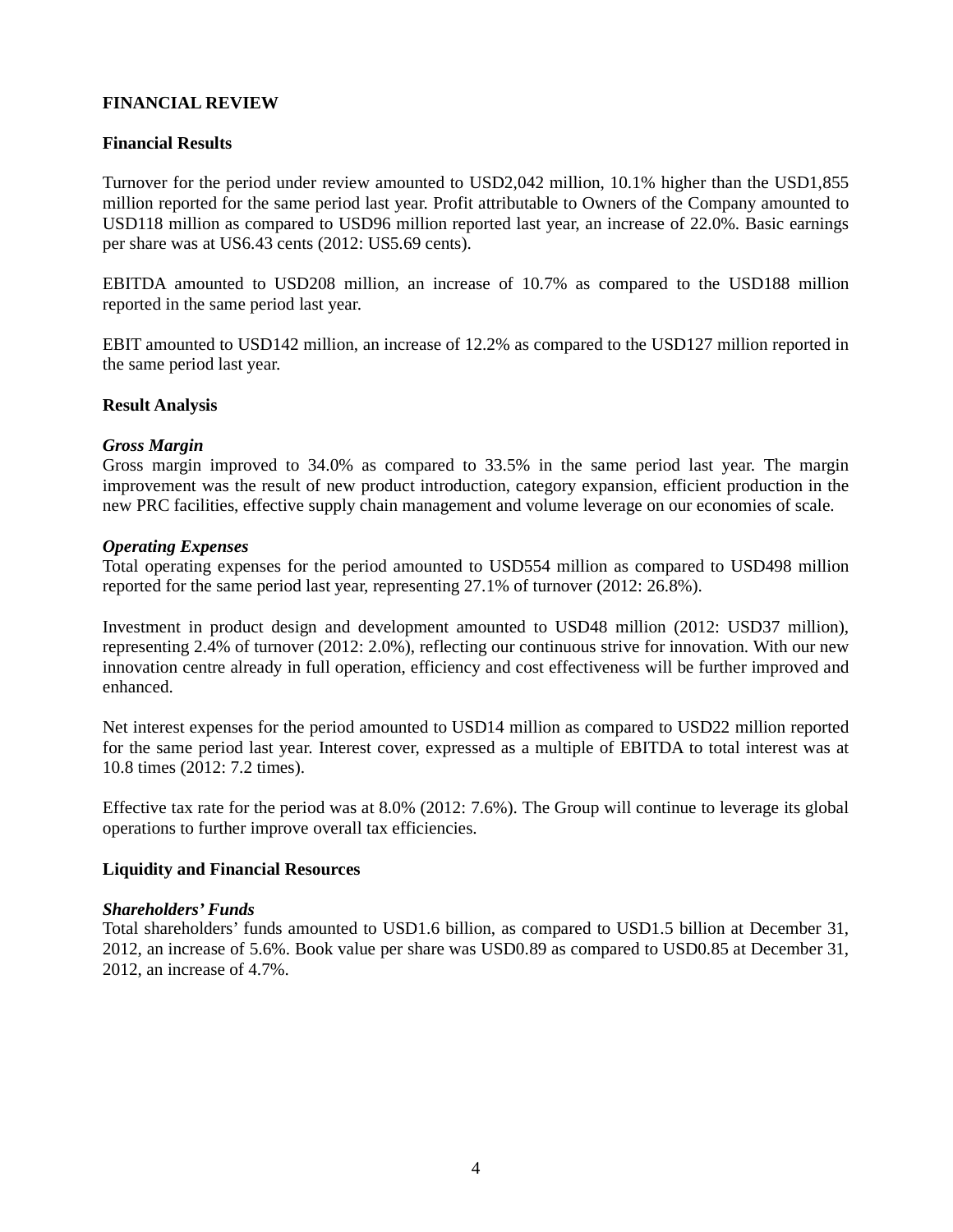## *Financial Position*

The Group continued to maintain a strong financial position. As at June 30, 2013, the Group's cash and cash equivalents amounted to USD573 million (USD618 million at December 31, 2012) after the payment of USD25.3 million dividend during the period (nil in first half 2012), of which 45.7%, 33.5%, 8.2%, 5.4%, 5.1% and 2.1% were denominated in RMB, USD, HKD, AUD, EUR and other currencies respectively.

The Group's net gearing, expressed as a percentage of total net borrowings (excluding bank advance from factored trade receivables which are without recourse in nature) to equity attributable to Owners of the Company, improved to 26.2% as compared to 37.4% as at June 30, 2012. The gearing improvement is the result of very disciplined and focused management over working capital and free cash flow from operations applied to debt repayment. The Group remains confident that gearing can further improve going forward and will be below the Group's internal comfort level of 30% - 35%.

## *Bank Borrowings*

Long term borrowing accounted for 31.8% of total debts (34.3% at December 31, 2012).

The Group's major borrowings continued to be in US Dollars and HK Dollars. Borrowings are predominantly LIBOR or Hong Kong best lending rates based. There is a natural hedge mechanism in place as the Group's major revenues are in US Dollars and currency exposure therefore is low. Currency, interest rate exposure, and cash management functions are all being closely monitored and managed by the Group's treasury team.

During the period, the Group repaid USD39 million of fixed interest rate notes, refinanced by other bank facilities with lower interest rates. This refinancing arrangement will lower our interest cost in future periods.

## *Working Capital*

Total inventory was at USD818 million as compared to USD752 million for the same period last year. The number of days inventory was at 74 days as compared to 73 days as at June 30, 2012. When compared to the year end level, inventory at the end of the first half of the year is normally higher in preparation for the peak shipment period in the second half of the year.

Trade receivables turnover days were at 71 days as compared to 64 days as at June 30, 2012. Excluding the gross up of the receivables factored which is without recourse in nature, receivables turnover days were at 64 days as compared to 57 days as at June 30, 2012. The increase in turnover days was mainly due to the increase in trade receivables as a result of the strong sales in May and June 2013. The Group is comfortable with the quality of the receivables and will continue to exercise due care in managing credit exposure.

Trade payables days were 78 days (67 days at December 31, 2012). The increase in turnover days was mainly due to the increase in procurement in the second quarter of 2013 in preparation for peak production in second half year.

Working capital as a percentage of sales was at 18.4% as compared to 18.9% for the same period last year.

## *Capital Expenditure*

Total capital expenditures for the period amounted to USD47 million (2012: USD37 million).

## *Capital Commitment and Contingent Liability*

As at June 30, 2013, total capital commitments amounted to USD18 million (2012: USD19 million), and there were no material contingent liabilities or off balance sheet obligations.

## *Charges*

None of the Group's assets are charged or subject to encumbrance.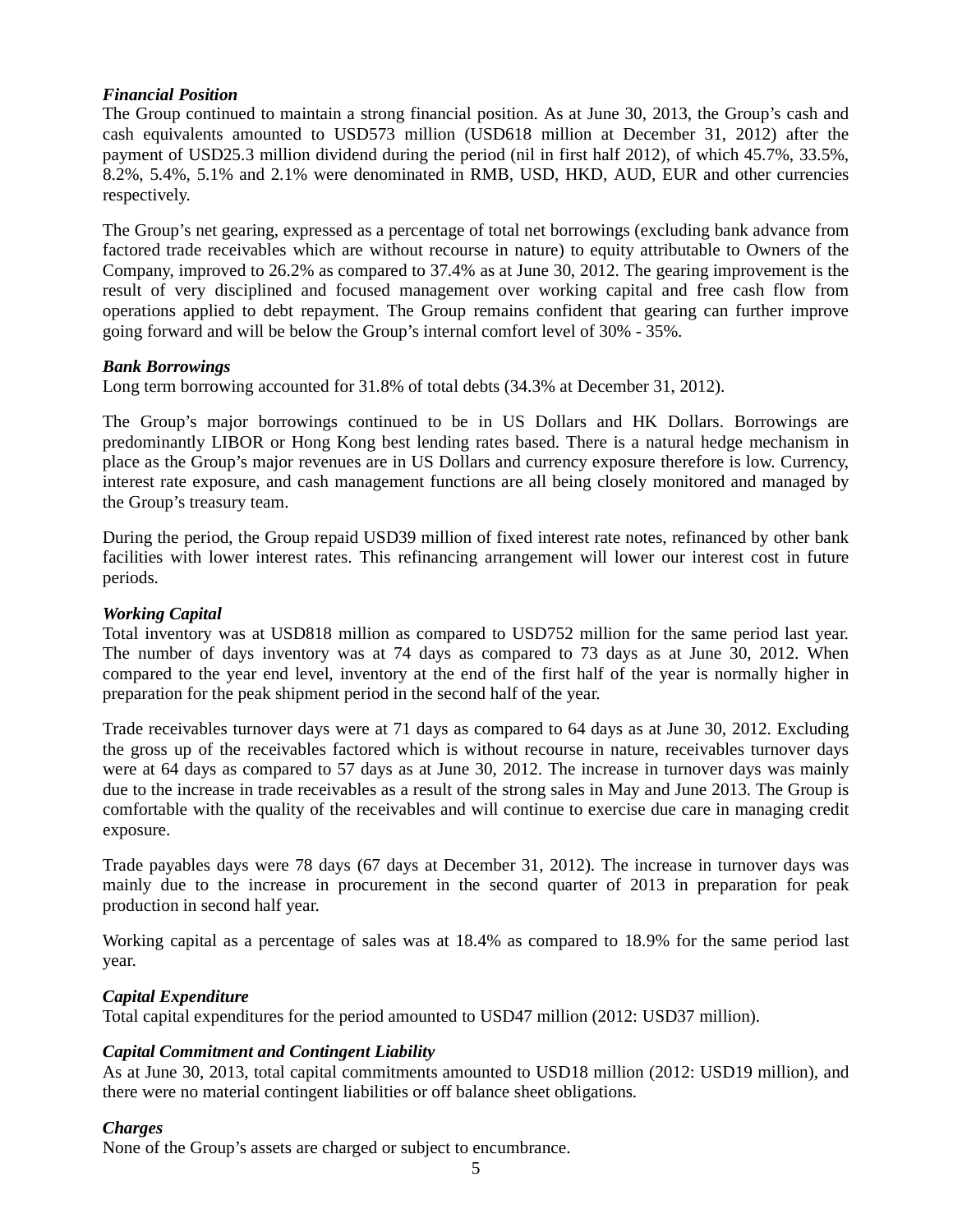## **HUMAN RESOURCES**

The Group employed a total of 19,248 employees (2012: 18,521 employees) in Hong Kong and overseas. Total staff cost for the period under review amounted to USD290 million as compared to USD263 million in the same period last year.

The Group regards human capital as vital for the Group's continuous growth and profitability and remains committed to improve the quality, competence and skills of all employees. It provides job related training and leadership development programs throughout the organization. The Group continues to offer competitive remuneration packages, discretionary share options, share awards and bonuses to eligible staff, based on the performance of the Group and the individual employee.

## **OUTLOOK**

We have strong momentum throughout all businesses and all geographic regions heading into the second half. Our powerful new product development machine has put us in a position to continue growing and driving profitability to new levels. We look forward to delivering exceptional sales and profit growth in the second half and beyond.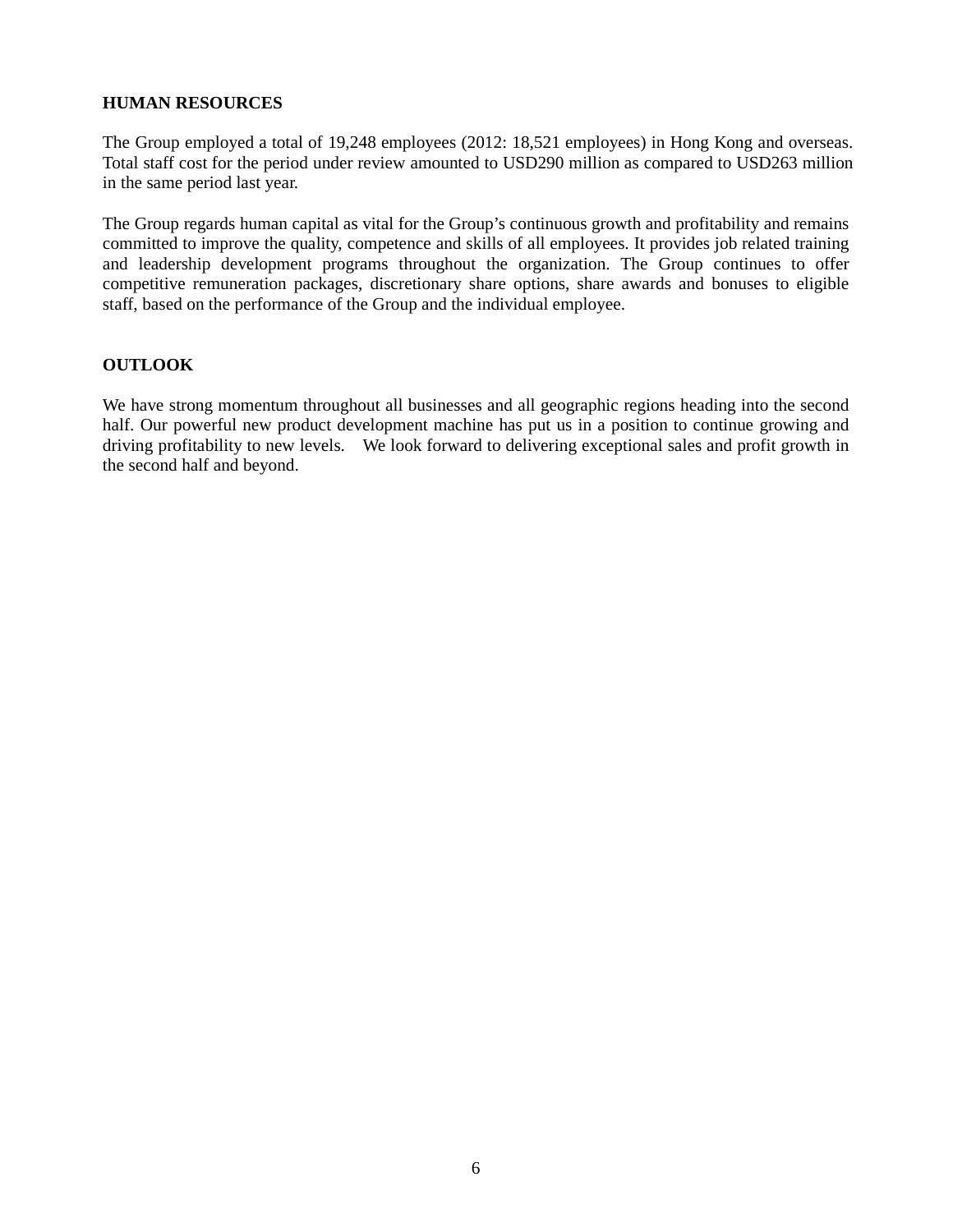## **COMPLIANCE WITH THE CORPORATE GOVERNANCE CODE OF THE LISTING RULES**

The Company has complied with all the code provisions of the Corporate Governance Code set out in Appendix 14 of the Rules Governing the Listing of Securities on the Stock Exchange of Hong Kong Limited (the "Listing Rules") (the "Corporate Governance Code") throughout the six months period ended June 30, 2013, save that:-

- 1. none of the Directors are appointed for a specific term since they are subject to retirement by rotation and re-election in accordance with the Articles of Association of the Company. Under Article 103 of the Articles of Association of the Company, one-third of the Board must retire by rotation at each general meeting of the Company and if eligible, offer themselves for re-election.
- 2. Mr Christopher Patrick Langley OBE (an Independent Non-executive Director) was unable to attend the annual general meeting of the Company held on May 24, 2013 (the "2013 Annual General Meeting") as he had to attend another annual general meeting of which he is the chairman of the audit committee. Mr Joel Arthur Schleicher (an Independent Non-executive Director) was unable to attend the 2013 Annual General Meeting due to prior engagements.
- 3. the Board is provided with quarterly updates instead of monthly updates. The Board agreed that quarterly updates give a balanced and understandable assessment of the performance, position and prospects of the Company in supporting the Directors to discharge their responsibilities.

Apart from compliance of the code provisions set out in the Corporate Governance Code, the Company also voluntarily complied with a number of recommended best practices set out in the Corporate Governance Code for further enhancement of the Company's corporate governance standard and promote the best interests of the Company and shareholders as a whole.

## **COMPLIANCE WITH THE MODEL CODE OF THE LISTING RULES**

The Board has adopted the provisions of the Model Code for Securities Transactions by Directors of Listed Issuers set out in Appendix 10 of the Listing Rules (the "Model Code"). Specific enquiries have been made with all Directors who have confimed that they have fully complied with the required standards as set out in the Model Code during the six months period ended June 30, 2013.

The Board has also adopted another code of conduct on terms no less onerous than the Model Code that applies to securities transactions of all relevant employees who may be in possession of unpublished price sensitive information in relation to the Company (the "Code for Securities Transactions by Relevant Employees"). No incident of non-compliance was noted by the Company during the period.

Both the Model Code and the Code for Securities Transactions by Relevant Employees have been published on the Company's website (www.ttigroup.com).

## **REVIEW OF ACCOUNTS**

The Audit Committee has reviewed with the Company's external auditors, Deloitte Touche Tohmatsu, and the senior management of the Group the unaudited financial statements of the Company for the six months period ended June 30, 2013, the accounting principles and practices adopted by the Group and the internal controls and financial reporting matters. The Board acknowledges its responsibility for the preparation of the accounts of the Group.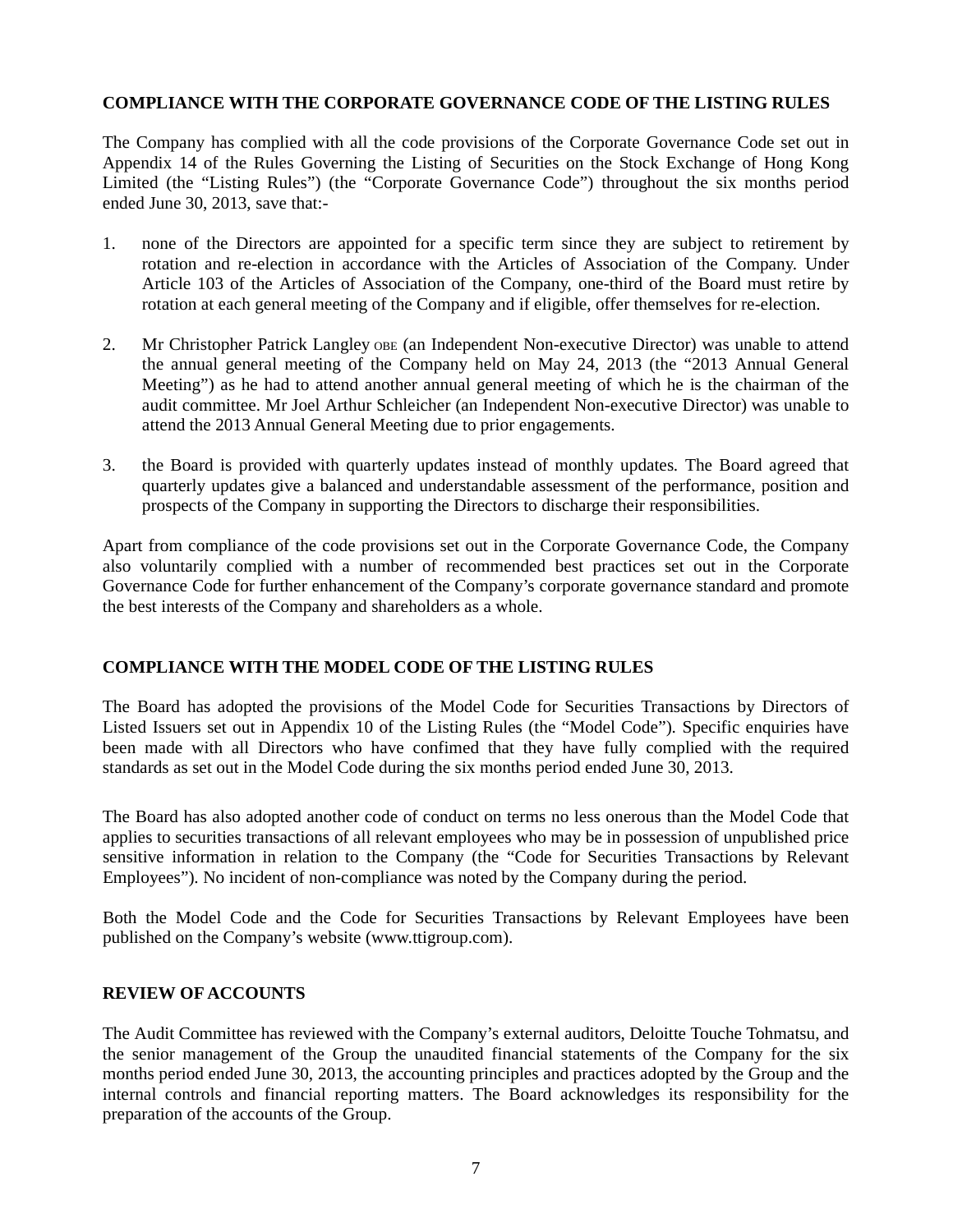## **PURCHASE, SALES OR REDEMPTION OF SECURITIES**

Neither the Company nor any of its subsidiaries has, during the period, purchased, sold or redeemed any listed securities of the Company.

A total of 1,300,000 ordinary shares of HKD0.10 each in the Company (those repurchased in December 2012 at prices ranging from HKD14.34 to HKD14.68 per share) were cancelled by the Company during the period. The aggregate amount paid by the Company for such repurchases amounting to USD2,429,000 was charged to the retained earnings. The issued share capital and the capital redemption reserve of the Company was reduced and increased respectively by the par value thereof.

## **CLOSURE OF REGISTER OF MEMBERS**

The register of members of the Company will be closed from September 12, 2013 to September 13, 2013, both days inclusive. In order to qualify for the interim dividend, all transfers accompanied by the relevant share certificates must be lodged with the Company's share registrars, Tricor Secretaries Limited, at 26/F., Tesbury Centre, 28 Queen's Road East, Hong Kong not later than 4:00 p.m. on September 11, 2013.

## **PUBLICATION OF INTERIM RESULTS AND INTERIM REPORT**

This results announcement is published on the Company's website (www.ttigroup.com) and the HKExnews website (www.hkexnews.hk) of Hong Kong Exchanges and Clearing Limited. The 2013 Interim Report of the Company containing all the information required by the Listing Rules will be dispatched to the shareholders and available on the above websites in due course.

> By order of the Board **Horst Julius Pudwill**  Chairman

Hong Kong, August 21, 2013

*As at the date of this announcement, the Board of the Company comprises five Group Executive Directors, namely, Mr Horst Julius Pudwill (Chairman), Mr Joseph Galli Jr (Chief Executive Officer), Mr Patrick Kin Wah Chan, Mr Frank Chi Chung Chan and Mr Stephan Horst Pudwill, one Non-executive Director, namely, Prof Roy Chi Ping Chung BBS JP and five Independent Non-executive Directors, namely, Mr Joel Arthur Schleicher, Mr Christopher Patrick Langley OBE, Mr Manfred Kuhlmann, Mr Peter David Sullivan and Mr Vincent Ting Kau Cheung.* 

*This results announcement is published on the website of the Company (www.ttigroup.com) and the HKExnews website (www.hkexnews.hk).* 

*All trademarks are intellectual property of their respective owners and are protected under trademark law.* 

*AEG® is a registered trademark and its use is pursuant to a License granted by AB Electrolux (publ).* 

*RYOBI® is a registered trademark and its use is pursuant to a License granted by Ryobi Limited.*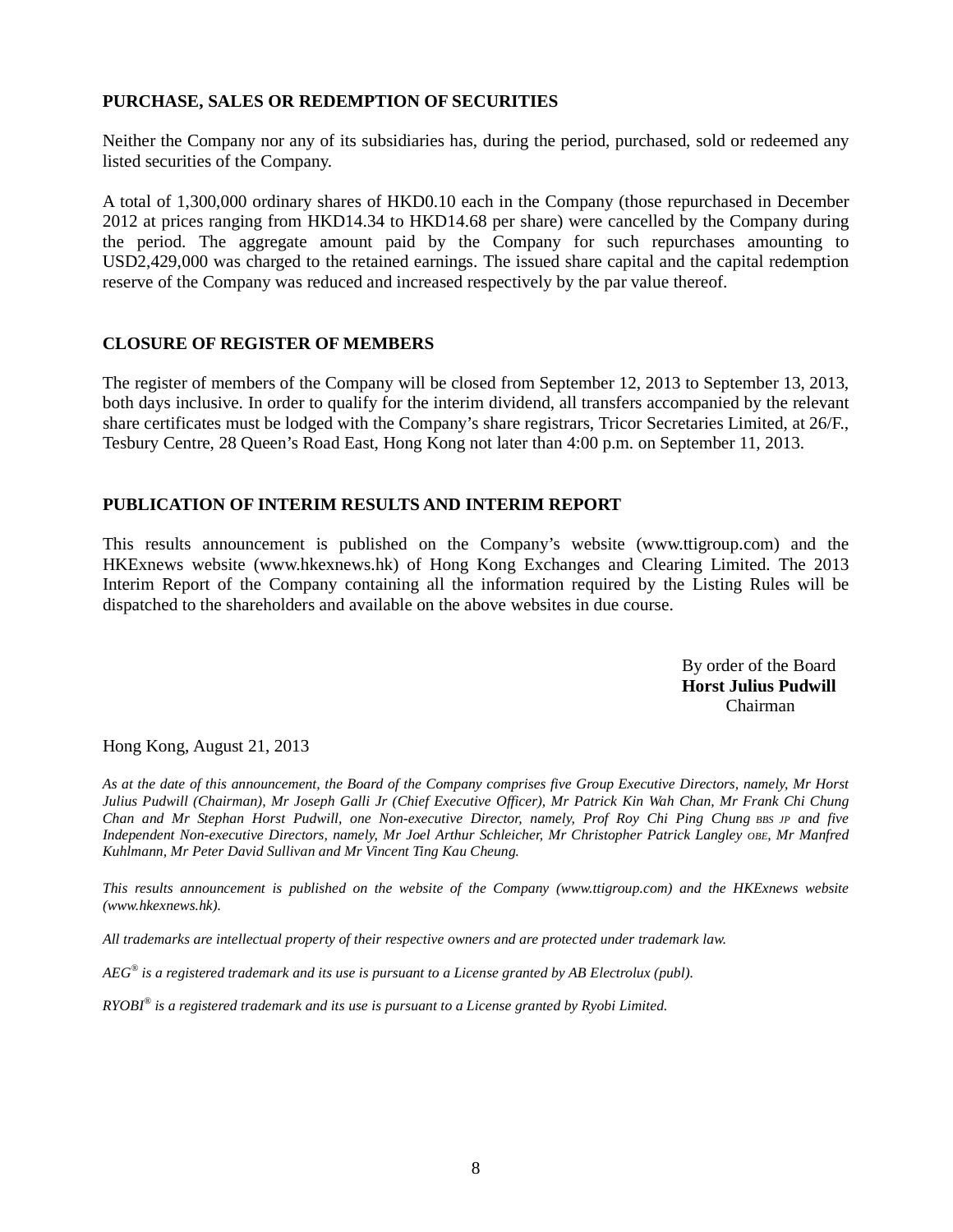## **RESULTS SUMMARY**

## **CONDENSED CONSOLIDATED STATEMENT OF PROFIT OR LOSS AND OTHER COMPREHENSIVE INCOME (UNAUDITED)**

For the six months period ended June 30, 2013

|                                                                                                                                                                                                          | <b>Notes</b> | 2013<br><b>USD'000</b>   | 2012<br><b>USD'000</b>   |
|----------------------------------------------------------------------------------------------------------------------------------------------------------------------------------------------------------|--------------|--------------------------|--------------------------|
|                                                                                                                                                                                                          |              | (Unaudited)              | (Unaudited)              |
| Turnover<br>Cost of sales                                                                                                                                                                                | 3            | 2,042,387<br>(1,348,373) | 1,854,793<br>(1,232,684) |
| Gross profit                                                                                                                                                                                             |              | 694,014                  | 622,109                  |
| Other income                                                                                                                                                                                             |              | 1,896                    | 2,187                    |
| Interest income                                                                                                                                                                                          |              | 5,334                    | 4,075                    |
| Selling, distribution, advertising and warranty expenses                                                                                                                                                 |              | (278, 624)               | (255, 615)               |
| Administrative expenses                                                                                                                                                                                  |              | (227, 272)               | (204, 611)               |
| Research and development costs                                                                                                                                                                           |              | (48, 185)                | (37, 362)                |
| Finance costs                                                                                                                                                                                            |              | (19,698)                 | (26, 483)                |
| Profit before taxation                                                                                                                                                                                   |              | 127,465                  | 104,300                  |
| Taxation charge                                                                                                                                                                                          | 4            | (10, 197)                | (7,916)                  |
| Profit for the period                                                                                                                                                                                    | 5            | 117,268                  | 96,384                   |
| Other comprehensive (loss) income:                                                                                                                                                                       |              |                          |                          |
| Item that will not be reclassified to profit or loss:<br>Remeasurement of defined benefit obligations                                                                                                    |              | (5,113)                  |                          |
| Items that may be subsequently reclassified to profit or loss:<br>Fair value gain on foreign currency forward contracts in hedge accounting<br>Exchange differences on translation of foreign operations |              | 3,920<br>(4,902)         | (1, 458)                 |
| Other comprehensive loss for the period                                                                                                                                                                  |              | (6,095)                  | (1, 458)                 |
| Total comprehensive income for the period                                                                                                                                                                |              | 111,173                  | 94,926                   |
| Profit for the period attributable to:                                                                                                                                                                   |              |                          |                          |
| Owners of the Company                                                                                                                                                                                    |              | 117,564                  | 96,362                   |
| Non-controlling interests                                                                                                                                                                                |              | (296)                    | 22                       |
|                                                                                                                                                                                                          |              | 117,268                  | 96,384                   |
| Total comprehensive income attributable to:                                                                                                                                                              |              |                          |                          |
| Owners of the Company                                                                                                                                                                                    |              | 111,469                  | 94,906                   |
| Non-controlling interests                                                                                                                                                                                |              | (296)                    | 20                       |
|                                                                                                                                                                                                          |              | 111,173                  | 94,926                   |
| Earnings per share (US cents)                                                                                                                                                                            | $\tau$       |                          |                          |
| <b>Basic</b>                                                                                                                                                                                             |              | 6.43                     | 5.69                     |
| Diluted                                                                                                                                                                                                  |              | 6.40                     | 5.51                     |
|                                                                                                                                                                                                          |              |                          |                          |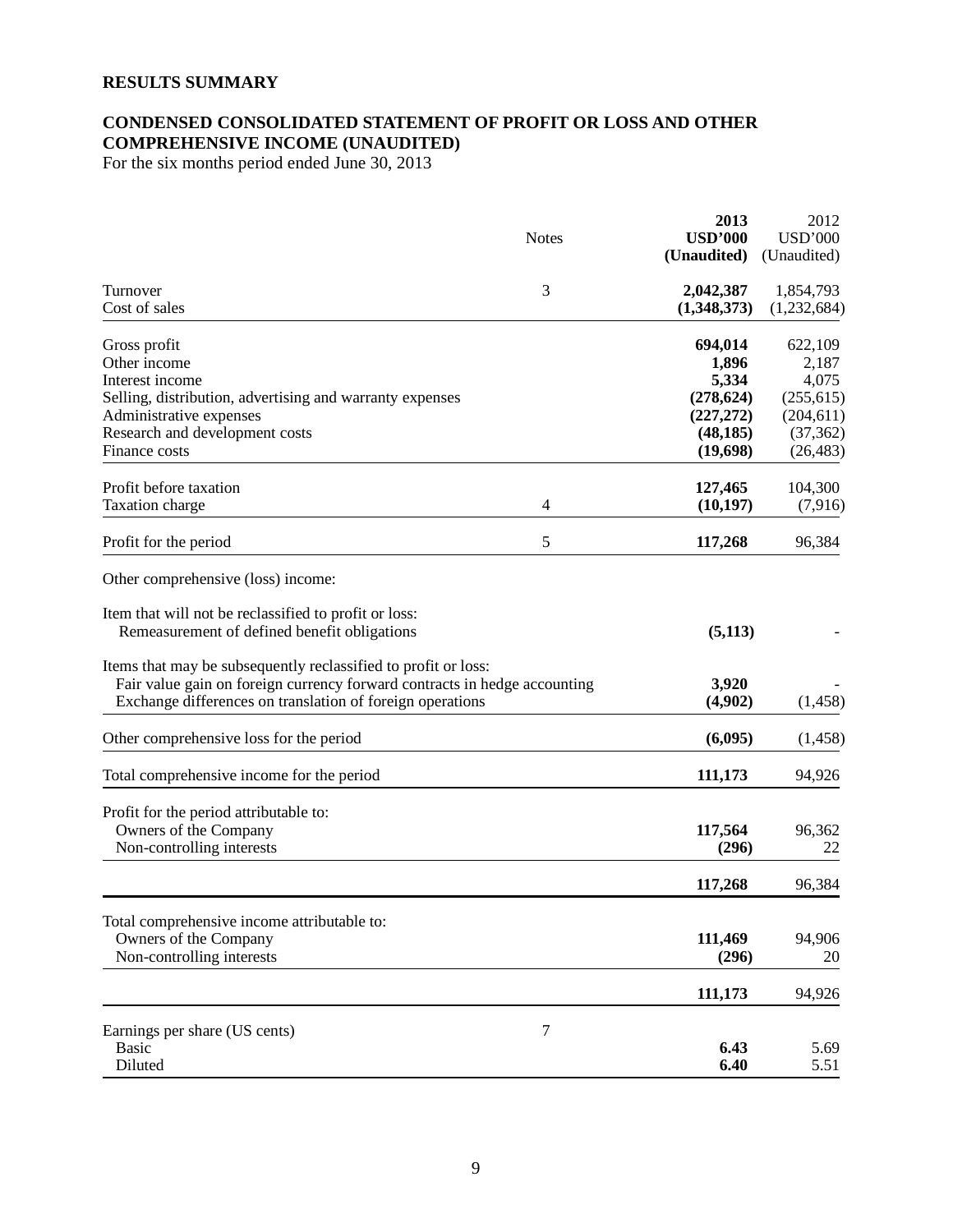## **CONDENSED CONSOLIDATED STATEMENT OF FINANCIAL POSITION (UNAUDITED)**  As at June 30, 2013

|                                                        |              | June 30<br>2013               | December 31<br>2012         |
|--------------------------------------------------------|--------------|-------------------------------|-----------------------------|
|                                                        | <b>Notes</b> | <b>USD'000</b><br>(Unaudited) | <b>USD'000</b><br>(Audited) |
| <b>ASSETS</b>                                          |              |                               |                             |
| <b>Non-current assets</b>                              |              |                               |                             |
| Property, plant and equipment                          | 8 & 15       | 387,969                       | 384,154                     |
| Lease prepayments                                      |              | 36,474                        | 36,133                      |
| Goodwill                                               |              | 530,953                       | 531,160                     |
| Intangible assets                                      | 8            | 415,664                       | 399,067                     |
| Interests in associates                                |              | 16,658                        | 17,724                      |
| Available-for-sale investments                         |              | 1,251                         | 1,270                       |
| Deferred tax assets                                    |              | 74,683                        | 73,892                      |
|                                                        |              | 1,463,652                     | 1,443,400                   |
| <b>Current assets</b>                                  |              |                               |                             |
| Inventories                                            |              | 818,237                       | 688,576                     |
| Trade and other receivables                            | 9            | 826,197                       | 688,923                     |
| Deposits and prepayments                               |              | 76,070                        | 73,621                      |
| <b>Bills</b> receivable                                | 9            | 24,846                        | 48,644                      |
| Tax recoverable                                        |              | 15,272                        | 8,534                       |
| Trade receivables from an associate                    |              | 97                            | 46                          |
| Derivative financial instruments                       |              | 17,896                        | 5,706                       |
| Held-for-trading investments                           |              | 3,987                         | 5,980                       |
| Bank balances, deposits and cash                       |              | 573,312                       | 617,648                     |
|                                                        |              | 2,355,914                     | 2,137,678                   |
| <b>Current liabilities</b>                             |              |                               |                             |
| Trade and other payables                               | 10           | 861,137                       | 710,491                     |
| Bills payable                                          | 10           | 39,765                        | 39,222                      |
| Warranty provision                                     |              | 42,874                        | 42,395                      |
| Tax payable                                            |              | 34,695                        | 18,698                      |
| Derivative financial instruments                       |              | 6,332                         | 11,697                      |
| Restructuring provision                                |              | 423                           | 527                         |
| Obligations under finance leases - due within one year |              | 1,041                         | 1,154                       |
| Discounted bills with recourse                         |              | 483,122                       | 432,633                     |
| Unsecured borrowings - due within one year             | 11           | 266,828                       | 298,890                     |
| <b>Bank</b> overdrafts                                 |              | 4,609                         | 7,087                       |
|                                                        |              | 1,740,826                     | 1,562,794                   |
| Net current assets                                     |              | 615,088                       | 574,884                     |
| Total assets less current liabilities                  |              | 2,078,740                     | 2,018,284                   |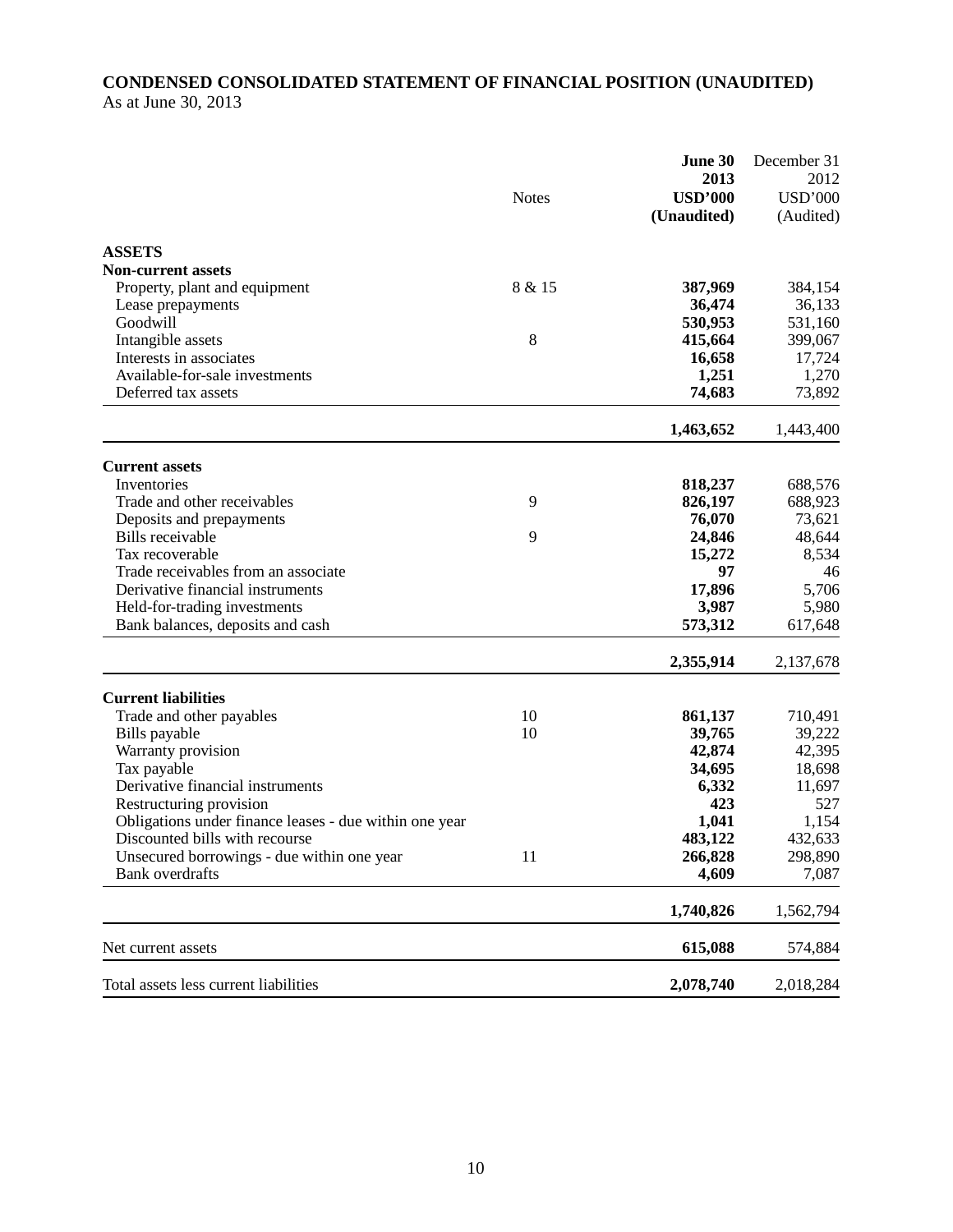# **CONDENSED CONSOLIDATED STATEMENT OF FINANCIAL POSITION (UNAUDITED) - continued**

As at June 30, 2013

|                                                       |              | June 30        | December 31    |
|-------------------------------------------------------|--------------|----------------|----------------|
|                                                       |              | 2013           | 2012           |
|                                                       | <b>Notes</b> | <b>USD'000</b> | <b>USD'000</b> |
|                                                       |              | (Unaudited)    | (Audited)      |
| <b>CAPITAL AND RESERVES</b>                           |              |                |                |
| Share capital                                         | 12           | 23,493         | 23,461         |
| Reserves                                              |              | 1,612,787      | 1,525,416      |
| Equity attributable to owners of the Company          |              | 1,636,280      | 1,548,877      |
| Non-controlling interests                             |              | 7,349          | 7,645          |
| Total equity                                          |              | 1,643,629      | 1,556,522      |
| <b>NON-CURRENT LIABILITIES</b>                        |              |                |                |
| Obligations under finance leases - due after one year |              | 3,556          | 4,071          |
| Unsecured borrowings - due after one year             | 11           | 318,424        | 348,692        |
| Retirement benefit obligations                        |              | 97,507         | 93,322         |
| Deferred tax liabilities                              |              | 15,624         | 15,677         |
|                                                       |              | 435,111        | 461,762        |
| Total equity and non-current liabilities              |              | 2,078,740      | 2,018,284      |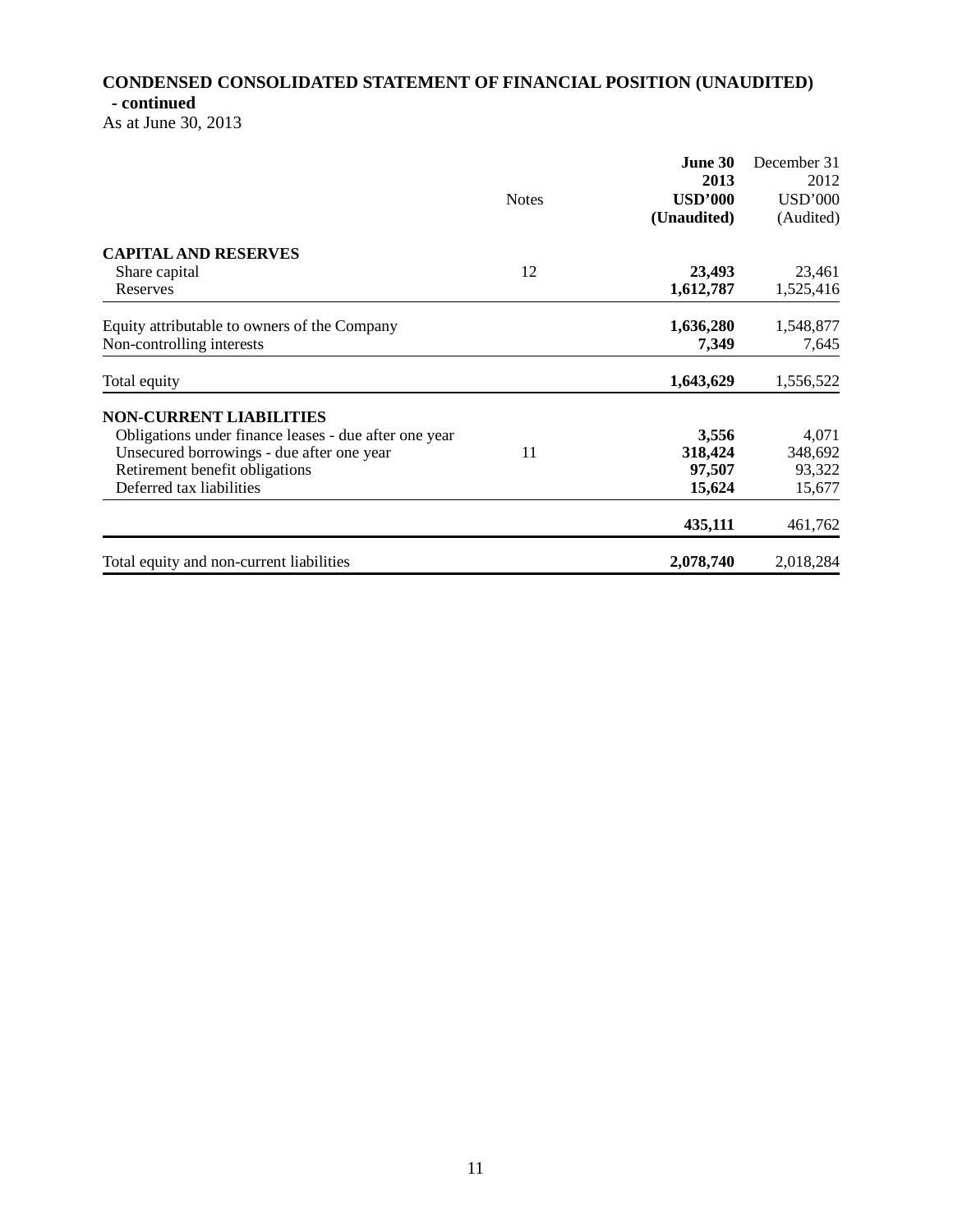#### **NOTES TO THE CONDENSED CONSOLIDATED FINANCIAL STATEMENTS (UNAUDITED)**

#### **1. Basis of preparation and accounting policies**

The condensed consolidated financial statements have been prepared in accordance with Hong Kong Accounting Standard ("HKAS") 34 "Interim Financial Reporting" issued by the Hong Kong Institute of Certified Public Accountants and the applicable disclosure requirements of Appendix 16 to the Rules Governing the Listing of Securities on The Stock Exchange of Hong Kong Limited ("Stock Exchange").

#### **2. Significant accounting policies**

The condensed consolidated financial statements have been prepared on the historical cost basis except for certain financial instruments which are measured at fair value.

Except as described below, the accounting policies and method of computations used in the condensed consolidated financial statements for the six months ended June 30, 2013 are the same as those followed in the preparation of the Group's annual financial statements for the year ended December 31, 2012.

In the current interim period, the Group has applied for the first time, certain new and revised standards and amendments to Hong Kong Financial Reporting Standards ("HKFRSs") issued by the Hong Kong Institute of Certified Public Accountants ("HKICPA") that are mandatory effective for the current interim period.

The impact of the application of these standards is set out below.

#### **HKFRS 13 Fair Value Measurement**

The Group has applied HKFRS 13 for the first time in the current interim period. HKFRS 13 establishes a single source of guidance for, and disclosures about, fair value measurements, and replaces those requirements previously included in various HKFRSs. Consequential amendments have been made to HKAS 34 to require certain disclosures to be made in the interim condensed consolidated financial statements.

The scope of HKFRS 13 is broad, and applies to both financial instrument items and non-financial instrument items for which other HKFRSs require or permit fair value measurements and disclosures about fair value measurements, subject to a few exceptions. HKFRS 13 contains a new definition for 'fair value' and defines fair value as the price that would be received to sell an asset or paid to transfer a liability in an orderly transaction in the principal (or most advantageous) market at the measurement date under current market conditions. Fair value under HKFRS 13 is an exit price regardless of whether that price is directly observable or estimated using another valuation technique. Also, HKFRS 13 includes extensive disclosure requirements.

In accordance with the transitional provisions of HKFRS 13, the Group has applied the new fair value measurement and disclosure requirements prospectively. Disclosures of fair value information are set out in note 14.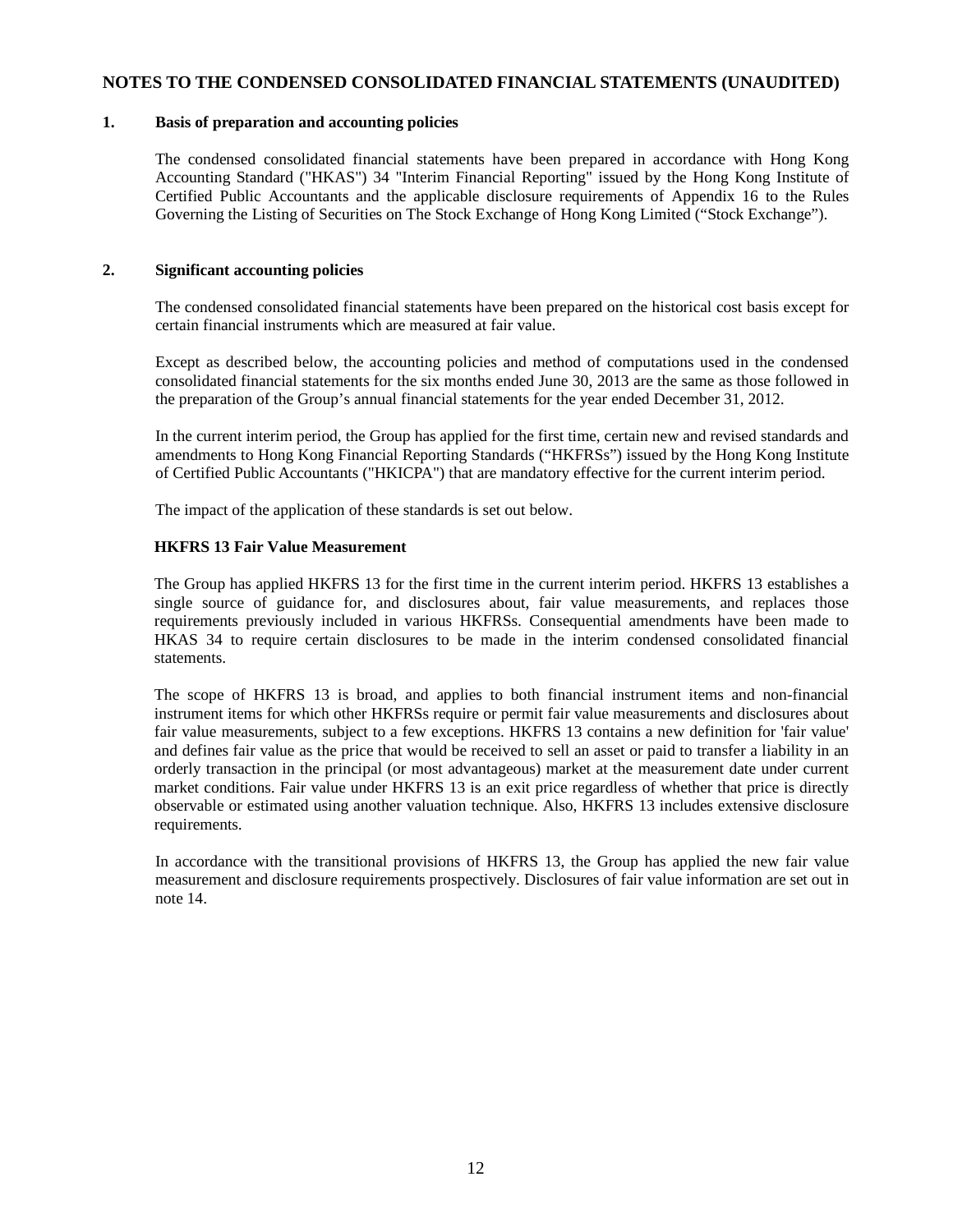#### **2. Significant accounting policies - continued**

#### **Amendments to HKAS 1 Presentation of Items of Other Comprehensive Income**

The amendments to HKAS 1 introduce new terminology for statement of comprehensive income and income statement. Under the amendments to HKAS 1, a statement of comprehensive income is renamed as a statement of profit or loss and other comprehensive income. The amendments to HKAS 1 retain the option to present profit or loss and other comprehensive income in either a single statement or in two separate but consecutive statements. However, the amendments to HKAS 1 require additional disclosures to be made in the other comprehensive income section such that items of other comprehensive income are grouped into two categories: (a) items that will not be reclassified subsequently to profit or loss; and (b) items that may be reclassified subsequently to profit or loss when specific conditions are met. Income tax on items of other comprehensive income is required to be allocated on the same basis – the amendments do not change the existing option to present items of other comprehensive income either before tax or net of tax. The amendments have been applied retrospectively, and hence the presentation of items of other comprehensive income has been modified to reflect the changes.

#### **Amendments to HKAS 34 Interim Financial Reporting (as part of the Annual Improvements to HKFRSs 2009-2011 Cycle)**

The Group has applied the amendments to HKAS 34 Interim Financial Reporting as part of the Annual Improvements to HKFRSs 2009 – 2011 Cycle for the first time in the current interim period. The amendments to HKAS 34 clarify that the total assets and total liabilities for a particular reportable segment would be separately disclosed in the interim financial statements only when the amounts are regularly provided to the chief operating decision maker (CODM) and there has been a material change from the amounts disclosed in the last annual financial statements for that reportable segment.

Since the CODM does not review assets and liabilities of the Group's reportable segments for performance assessment and resource allocation purposes, the Group has not included total asset information as part of segment information.

Except as described above, the application of the other new or revised standards and amendments to HKFRSs in the current interim period has had no material effect on the amounts reported in these condensed consolidated financial statements and/or disclosures set out in these condensed consolidated financial statements.

## **3. Segment information**

The following is an analysis of the Group's revenue and results by reportable and operating segments for the period under review:

For the period ended June 30, 2013

|                               | <b>Power</b><br><b>USD'000</b> | <b>Floor Care</b><br><b>Equipment</b> and Appliances<br>USD'000 | <b>Eliminations</b><br>USD'000 | <b>Consolidated</b><br><b>USD'000</b> |
|-------------------------------|--------------------------------|-----------------------------------------------------------------|--------------------------------|---------------------------------------|
| Turnover                      |                                |                                                                 |                                |                                       |
| External sales                | 1,519,190                      | 523,197                                                         |                                | 2,042,387                             |
| Inter-segment sales           | 5,124                          | 470                                                             | (5,594)                        |                                       |
| <b>Total segment turnover</b> | 1,524,314                      | 523,667                                                         | (5,594)                        | 2,042,387                             |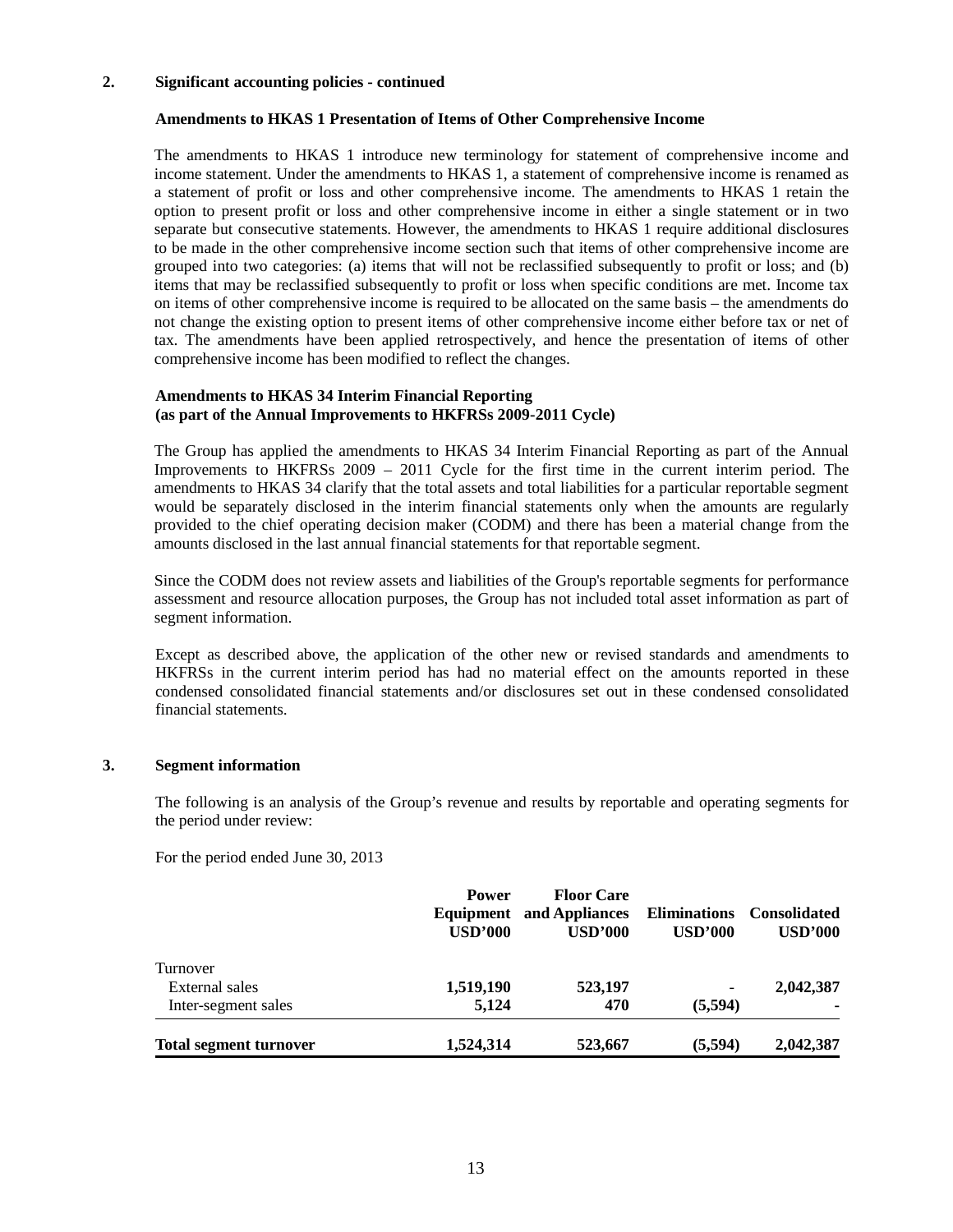#### **3. Segment information - continued**

For the period ended June 30, 2012

|                        | Power     | <b>Floor Care</b> |                 |              |
|------------------------|-----------|-------------------|-----------------|--------------|
|                        | Equipment | and Appliances    | Eliminations    | Consolidated |
|                        | USD'000   | USD'000           | USD'000         | USD'000      |
| Turnover               |           |                   |                 |              |
| External sales         | 1,407,426 | 447,367           | $\qquad \qquad$ | 1,854,793    |
| Inter-segment sales    | 6.960     | 457               | (7, 417)        |              |
| Total segment turnover | 1,414,386 | 447,824           | (7, 417)        | 1,854,793    |

Inter-segment sales are charged at prevailing market rates.

|                        | Six months period ended June 30 |                   |                     |         |                      |                |
|------------------------|---------------------------------|-------------------|---------------------|---------|----------------------|----------------|
|                        |                                 | 2013              |                     |         | 2012                 |                |
|                        |                                 | <b>Floor</b>      |                     |         | Floor                |                |
|                        | <b>Power</b>                    | Care and          |                     | Power   | Care and             |                |
|                        | Equipment                       | <b>Appliances</b> | <b>Consolidated</b> |         | Equipment Appliances | Consolidated   |
|                        | <b>USD'000</b>                  | <b>USD'000</b>    | <b>USD'000</b>      | USD'000 | USD'000              | <b>USD'000</b> |
| Segments results       | 128,272                         | 18,891            | 147,163             | 114.801 | 15.982               | 130,783        |
| Finance costs          |                                 |                   | (19,698)            |         |                      | (26, 483)      |
| Profit before taxation |                                 |                   | 127,465             |         |                      | 104,300        |
| <b>Taxation charge</b> |                                 |                   | (10, 197)           |         |                      | (7,916)        |
| Profit for the period  |                                 |                   | 117,268             |         |                      | 96,384         |

Segment profit represents the profit earned by each segment without allocation of finance costs. This is the measure reported to the Group's Chief Executive Officer for the purpose of resource allocation and performance assessment.

 No analysis of the Group's assets and liabilities by operating segment is disclosed as they are not regularly provided to the chief operating decision maker for review.

#### **4. Taxation charge**

|                     |                | Six months period ended<br>June 30 |  |
|---------------------|----------------|------------------------------------|--|
|                     | 2013           | 2012                               |  |
|                     | <b>USD'000</b> | <b>USD'000</b>                     |  |
| Current tax:        |                |                                    |  |
| Hong Kong           | 1,231          | 569                                |  |
| <b>Overseas Tax</b> | 10,281         | 6,219                              |  |
| Deferred Tax        | (1,315)        | 1,128                              |  |
|                     | 10,197         | 7,916                              |  |

Hong Kong Profits Tax is calculated at 16.5% of the estimated assessable profits for the period.

Taxation arising in other jurisdictions is calculated at the rates prevailing in the relevant jurisdictions.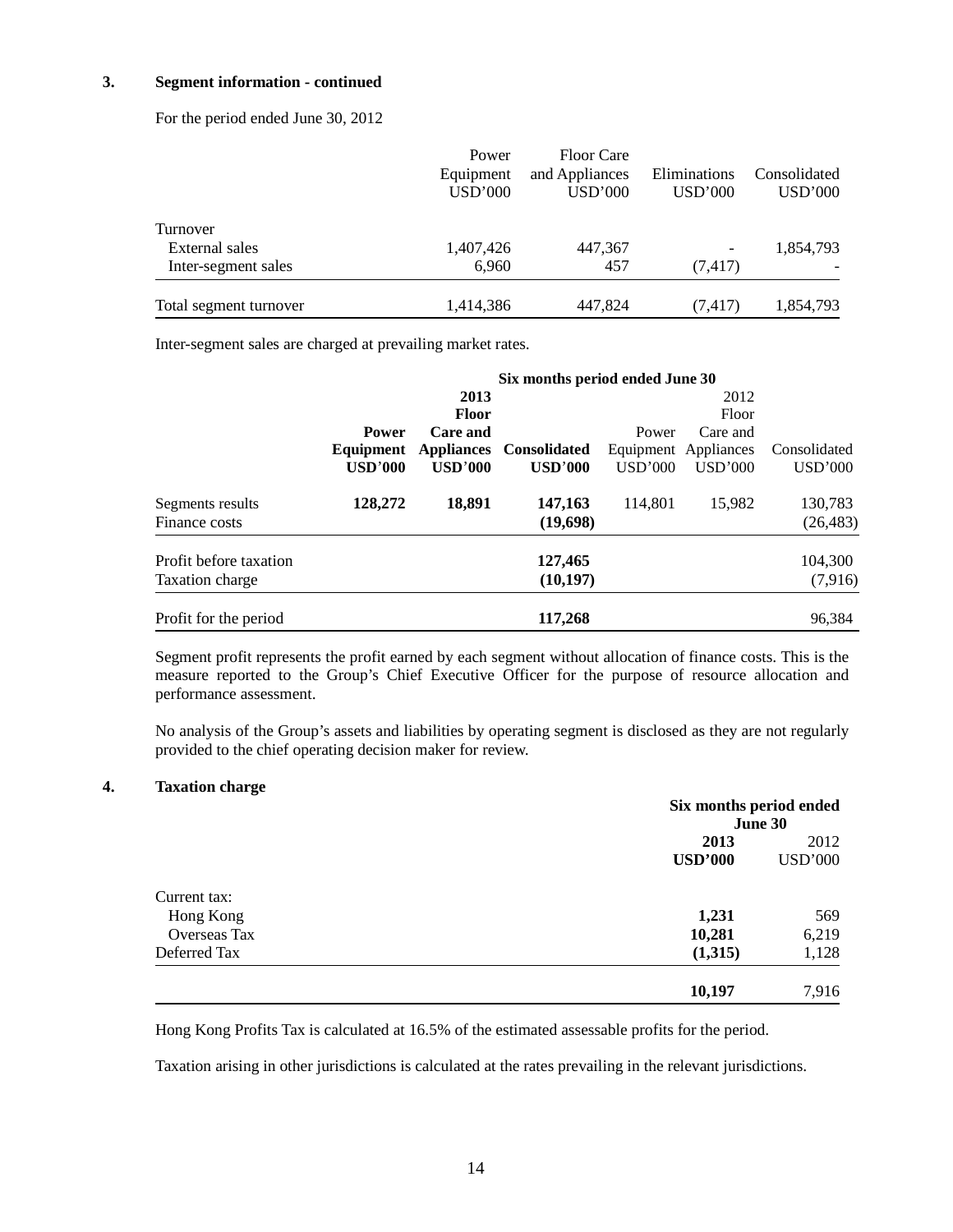#### **5. Profit for the period**

|                                                                       | Six months period ended<br>June 30 |         |
|-----------------------------------------------------------------------|------------------------------------|---------|
|                                                                       | 2013                               | 2012    |
|                                                                       | USD'000                            | USD'000 |
| Profit for the period has been arrived at after charging (crediting): |                                    |         |
| Depreciation and amortisation of property, plant and equipment        | 37,369                             | 36,172  |
| Amortisation of lease prepayments                                     | 185                                | 163     |
| Amortisation of intangible assets                                     | 28,274                             | 24,773  |
| Total depreciation and amortisation                                   | 65,828                             | 61,108  |
| Exchange (gain) loss                                                  | (15,972)                           | 4,942   |
| Staff costs                                                           | 289,708                            | 263.391 |
| Fair value loss on held-for-trading investments                       | 1,993                              | 1,228   |

#### **6. Dividends**

A dividend of HK10.75 cents (approximately US1.38 cents) per share (2012: HK7.75 cents (approximately US1.00 cent) per share) was paid to shareholders as the final dividend for 2012 on June 28, 2013.

The Directors have determined that an interim dividend of HK10.00 cents (approximately US1.29 cents) per share (2012: HK6.75 cents (approximately US0.87 cent) per share) should be paid to the shareholders of the Company whose names appear in the Register of Members on September 13, 2013.

#### **7. Earnings per share**

The calculation of the basic and diluted earnings per share attributable to the ordinary shareholders of the Company is based on the following data:

|                                                                                                                      | Six months period ended<br>June 30 |                             |
|----------------------------------------------------------------------------------------------------------------------|------------------------------------|-----------------------------|
|                                                                                                                      | 2013<br><b>USD'000</b>             | 2012<br><b>USD'000</b>      |
| Earnings for the purpose of basic earnings per share:<br>Profit for the period attributable to owners of the Company | 117,564                            | 96,362                      |
| Effect of dilutive potential ordinary shares:<br>Effective interest on convertible bonds (net of tax)                |                                    | 4,457                       |
| Earnings for the purpose of diluted earnings per share                                                               | 117,564                            | 100,819                     |
| Weighted average number of ordinary shares for the purpose of                                                        |                                    |                             |
| basic earnings per share                                                                                             |                                    | 1,829,371,737 1,694,876,782 |
| Effect of dilutive potential ordinary shares:                                                                        |                                    |                             |
| Share options                                                                                                        |                                    | 7,132,521 5,430,285         |
| Convertible bonds                                                                                                    |                                    | 129,688,975                 |
| Weighted average number of ordinary shares for the purpose of                                                        |                                    |                             |
| diluted earnings per share                                                                                           |                                    | 1,836,504,258 1,829,996,042 |

The computation of diluted earnings per share for the six months ended June 30, 2013 and June 30, 2012 does not assume the exercise of certain of the Company's outstanding share options if the exercise price of these options is higher than the average market price for the Company's shares.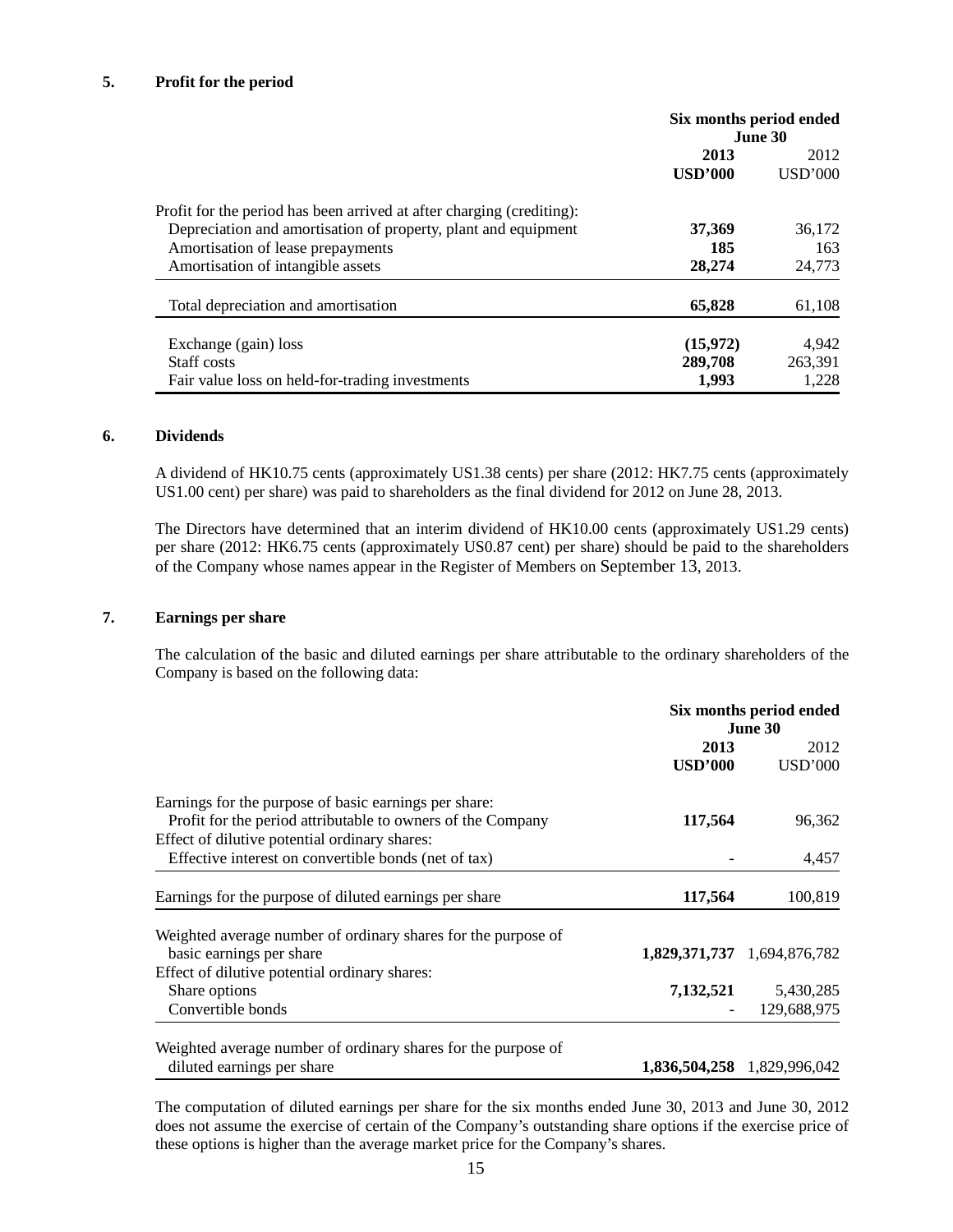#### **8. Additions to property, plant and equipment/intangible assets**

During the period, the Group spent approximately USD47 million (for the six months ended June 30, 2012: USD37 million) and USD47 million (for the six months ended June 30, 2012: USD45 million) on the acquisition of property, plant and equipment and intangible assets respectively.

#### **9. Trade and other receivables/Bills receivable**

The Group has a policy of allowing credit periods ranging from 60 days to 120 days. The aged analysis of trade receivables, net of allowances for doubtful debts, presented on the basis of the revenue recognition date, which is usually the invoice date at the end of the reporting period is as follows:

|                                              | <b>June 30</b><br>2013<br><b>USD'000</b> | December 31<br>2012<br><b>USD'000</b> |
|----------------------------------------------|------------------------------------------|---------------------------------------|
| $0$ to 60 days<br>$61$ to 120 days           | 739,948<br>28,236                        | 604,671<br>24,127                     |
| 121 days or above                            | 19,774                                   | 16,144                                |
| Total trade receivables<br>Other receivables | 787,958<br>38,239                        | 644,942<br>43,981                     |
|                                              | 826,197                                  | 688,923                               |

All the Group's bills receivable at June 30, 2013 are due within 120 days.

#### **10. Trade and other payables/Bills payable**

The aging analysis of trade payables based on the invoice date is as follows:

| June 30              |                | December 31    |
|----------------------|----------------|----------------|
|                      | 2013           | 2012           |
|                      | <b>USD'000</b> | <b>USD'000</b> |
| $0$ to $60$ days     | 452,406        | 309,719        |
| $61$ to $120$ days   | 106,746        | 80,517         |
| 121 days or above    | 3,462          | 1,557          |
| Total trade payables | 562,614        | 391,793        |
| Other payables       | 298,523        | 318,698        |
|                      | 861,137        | 710,491        |

All the Group's bills payable at June 30, 2013 are due within 120 days.

#### **11. Unsecured borrowings**

During the period, the Group obtained new bank borrowings in the amount of USD552 million (2012: USD353 million) which are London Interbank Offered Rate, Euro Interbank Offered Rate or Hong Kong best lending rates based. The Group repaid the existing bank borrowings in the amount of USD613 million (2012: USD332 million).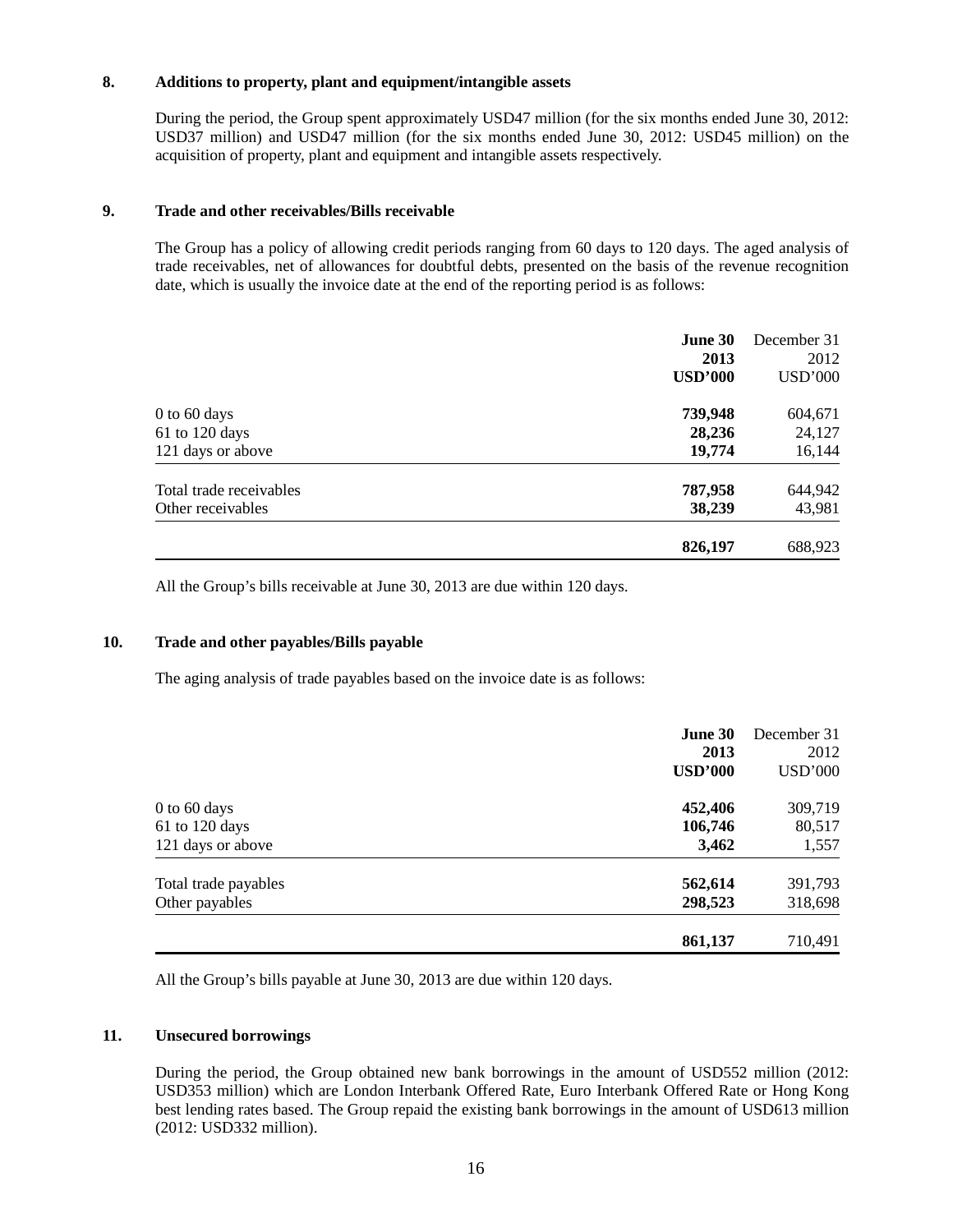|                                        | Number of shares |               | <b>Share capital</b> |                |
|----------------------------------------|------------------|---------------|----------------------|----------------|
|                                        | <b>June 30</b>   | December 31   | June 30              | December 31    |
|                                        | 2013             | 2012          | 2013                 | 2012           |
|                                        |                  |               | <b>USD'000</b>       | <b>USD'000</b> |
| Ordinary shares of HKD0.10 each        |                  |               |                      |                |
| Authorised                             | 2,400,000,000    | 2,400,000,000 | 30,769               | 30,769         |
| Issued and fully paid:                 |                  |               |                      |                |
| At the beginning of the period         | 1,829,080,941    | 1,601,564,252 | 23,461               | 20,533         |
| Issue of shares upon exercise of share |                  |               |                      |                |
| options                                | 3,811,000        | 8,289,000     | 48                   | 107            |
| Repurchase and cancellation of shares  | (1,300,000)      | (4,330,000)   | (16)                 | (56)           |
| Conversion of convertible bonds        |                  | 223,557,689   |                      | 2,877          |
| At the end of the period               | 1,831,591,941    | 1,829,080,941 | 23,493               | 23,461         |

During the period, the Company cancelled its own shares as follows:

|                              | No. of ordinary |                 |            | Aggregate      |
|------------------------------|-----------------|-----------------|------------|----------------|
|                              | shares at       | Price per share |            | consideration  |
|                              | HKD0.10 each    | Highest         | Lowest     | paid           |
| <b>Month of cancellation</b> |                 | <b>HKD</b>      | <b>HKD</b> | <b>USD'000</b> |
| January 2013                 | 1,300,000       | 14.68           | 14.34      | 2,429          |

The repurchased shares were cancelled and accordingly the issued share capital of the Company was reduced by the nominal value of these shares. An amount equivalent to the par value of the shares cancelled of USD16,000 was transferred to the capital redemption reserve. The consideration paid on the repurchase of the shares of approximately USD2,429,000 was charged to retained profits.

#### **13. Contingent liabilities**

|                                                           | <b>June 30</b><br>2013 | December 31<br>2012 |
|-----------------------------------------------------------|------------------------|---------------------|
|                                                           | <b>USD'000</b>         | USD'000             |
| Guarantees given to banks in respect of credit facilities |                        |                     |
| utilised by associates                                    | 9.790                  | 12.691              |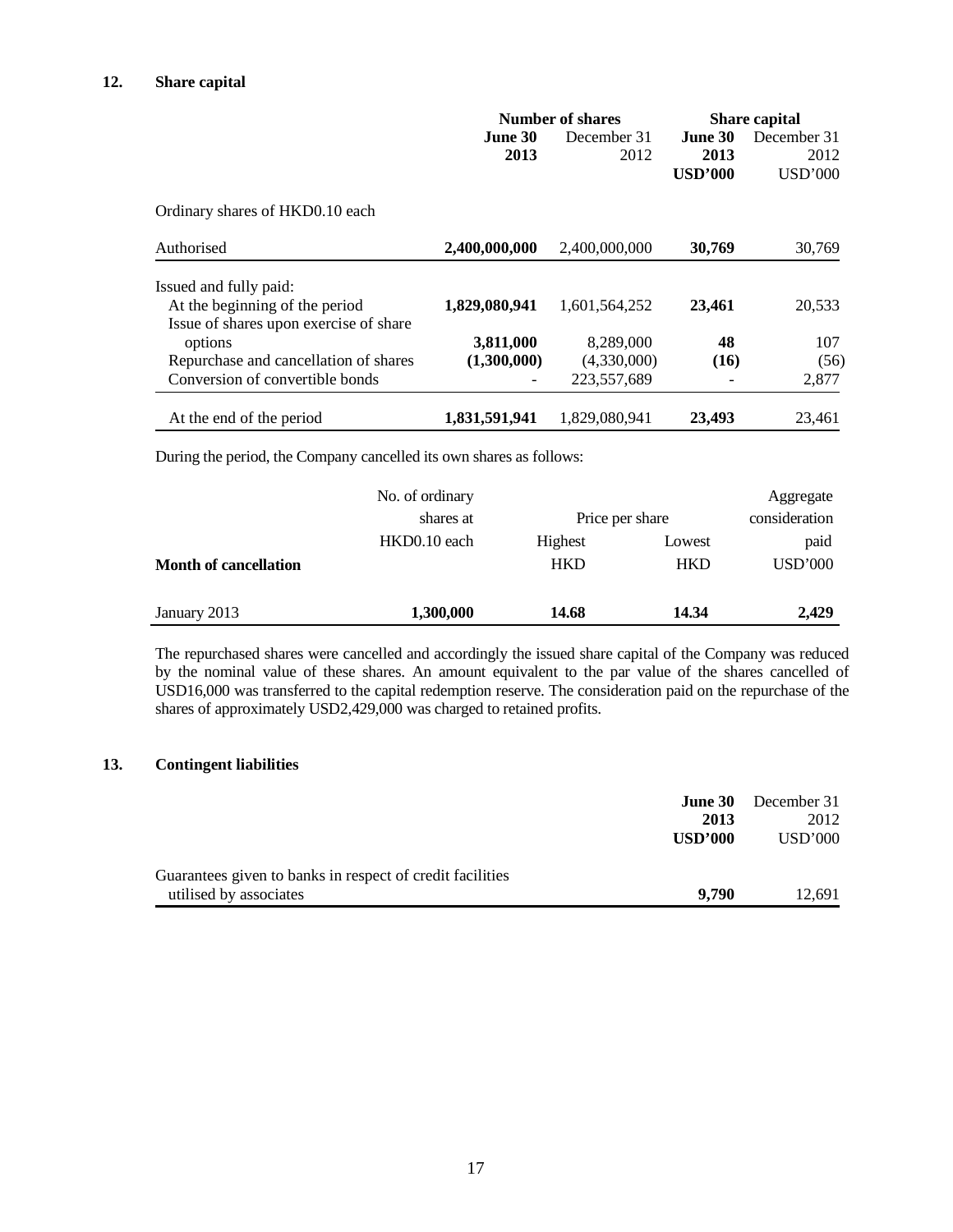#### **14. Fair value measurements of financial instruments**

Fair value of the Group's financial assets and financial liabilities are measured on a recurring basis:

Some of the Group's financial assets and financial liabilities are measured at fair value at the end of each reporting period. The following table gives information about how the fair values of these financial assets and financial liabilities are determined (in particular, the valuation technique(s) and inputs used), as well as the level of the fair value hierarchy into which the fair value measurements are categorised (Levels 1 to 3) based on the degree to which the inputs to the fair value measurements is observable.

- Level 1 fair value measurements are those derived from quoted prices (unadjusted) in active market for identical assets or liabilities;
- Level 2 fair value measurements are those derived from inputs other than quoted prices included within Level 1 that are observable for the asset or liability, either directly (i.e. as prices) or indirectly (i.e. derived from prices); and
- Level 3 fair value measurements are those derived from valuation techniques that include inputs for the asset or liability that are not based on observable market data (unobservable inputs).

| Financial assets/<br>financial liabilities                                                                                                                                              |                                                                                    | Fair value as at                                                                 | Fair value<br>hierarchy | Valuation techniques and key<br>inputs                                                                                                                              | Significant<br>unobservable<br>input | Relationship of<br>unobservable<br>inputs to fair<br>value |
|-----------------------------------------------------------------------------------------------------------------------------------------------------------------------------------------|------------------------------------------------------------------------------------|----------------------------------------------------------------------------------|-------------------------|---------------------------------------------------------------------------------------------------------------------------------------------------------------------|--------------------------------------|------------------------------------------------------------|
|                                                                                                                                                                                         | June 30, 2013                                                                      | December 31, 2012                                                                |                         |                                                                                                                                                                     |                                      |                                                            |
| 1) Foreign currency<br>forward contracts<br>classified as<br>derivative financial<br>instruments in the<br>condensed<br>consolidated<br>statement of<br>financial position              | $Assets -$<br>USD17,896,000;<br>and Liabilities $-$<br>USD2,705,000                | $Assets -$<br>USD5,706,000;<br>and Liabilities $-$<br>USD7,030,000               | Level 2                 | Quoted forward exchange<br>rates and yield curves<br>derived from quoted interest<br>rates matching maturities of<br>the contracts.                                 | N/A                                  | N/A                                                        |
| 2) Interest rate<br>swaps classified as<br>derivative financial<br>instruments in the<br>condensed<br>consolidated<br>statement of<br>financial position                                | Liabilities (not<br>designated for<br>$hedging$ –<br>USD3,627,000;                 | Liabilities (not<br>designated for<br>$hedging$ ) –<br>USD4,667,000              | Level 2                 | Measured at the present<br>value of future cash flows<br>estimated and discounted<br>based on the applicable yield<br>curves derived from quoted<br>interest rates. | N/A                                  | N/A                                                        |
| 3) Held-for-trading<br>non-derivative<br>financial assets<br>classified as<br>held-for-trading<br>investments in the<br>condensed<br>consolidated<br>statement of<br>financial position | Listed equity<br>securities in US:<br>- Technology<br>$industry -$<br>USD3,987,000 | Listed equity<br>securities in US:<br>Technology<br>$industry -$<br>USD5,980,000 | Level 1                 | Quoted bid prices in an<br>active market.                                                                                                                           | N/A                                  | N/A                                                        |

The directors of the Company consider that the carrying amounts of financial assets and financial liabilities recorded at amortised cost in the condensed consolidated financial statements approximate their fair values. There were no transfers between Level 1 and 2 in both periods.